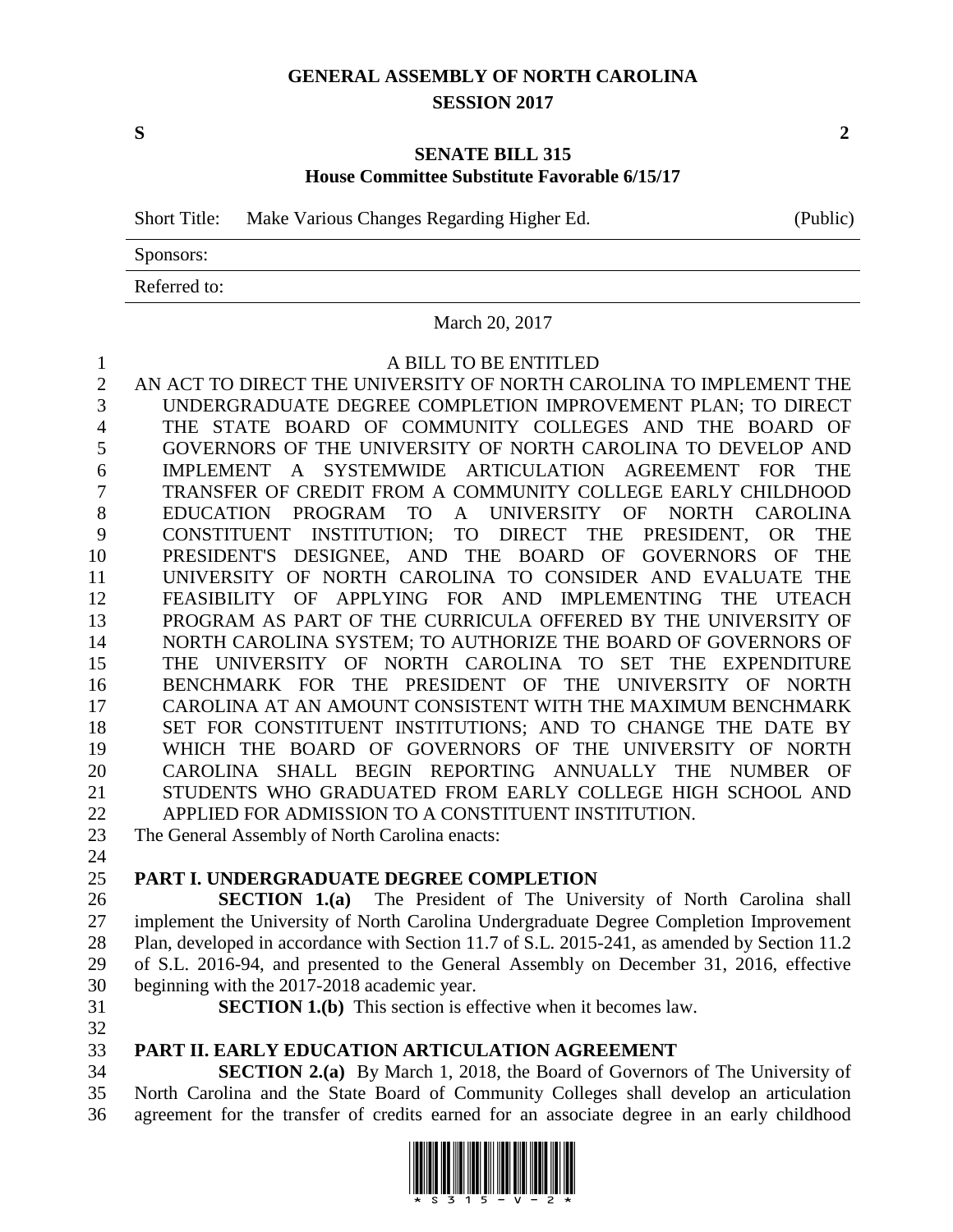### **General Assembly Of North Carolina Session 2017**

 education program at a community college toward a baccalaureate degree in an early childhood education program at a constituent institution for the purposes of the student obtaining teacher licensure in the area of Birth through Kindergarten. The articulation agreement shall apply to all community college campuses and constituent institutions with early childhood education programs. The articulation agreement may include that the community college student transferring credit and enrolling in the constituent institution has a minimum grade point average and a minimum Praxis I score. **SECTION 2.(b)** By April 15, 2018, the Board of Governors of The University of North Carolina and the State Board of Community Colleges shall report to the Joint Legislative Education Oversight Committee on the development of the articulation agreement and the plan for implementation of the articulation agreement at all community college campuses and constituent institutions with early childhood education programs. The systemwide articulation agreement for early childhood education programs entered into between The University of North Carolina and the Community College System shall apply beginning with the 2018-2019 academic year. **SECTION 2.(c)** This section is effective when it becomes law. **PART III. UNC/UTEACH PROGRAM SECTION 3.(a)** The President, or the President's designee, and the Board of Governors of The University of North Carolina shall jointly consider and evaluate the feasibility of applying for and implementing the UTEACH program as part of the curricula offered by the University of North Carolina System. UTEACH is a model program originally developed by the University of Texas at Austin. It is designed as a secondary STEM (science, technology, engineering, and mathematics) teacher preparation program with the goal of attracting high-caliber students, experienced and successful master teachers, and tenure-track faculty who are interested in STEM education. The UTEACH program is a course of study that combines the requirements for rigorous STEM degrees and for secondary teaching certification without adding time or cost to four-year degrees. **SECTION 3.(b)** In their evaluation of the UTEACH program, the President, or the President's designee, and the Board of Governors may consider the following: (1) How the UTEACH program would match up with the curricula currently offered through the University of North Carolina System and what adjustments, if any, would be required for implementation of the UTEACH program. (2) Which constituent institutions and which departments and programs at those institutions would participate and collaborate in the UTEACH program if it was implemented. (3) The application process and time frame required to develop a UTEACH program tailored to fit within the curricula of the University of North Carolina System. (4) The cost of implementing and maintaining a UTEACH program and the alternatives for financing the program. (5) Any statutory amendments or other legislative action that would be needed for the implementation of a UTEACH program. (6) Any other issues the President, or the President's designee, and the Board of Governors deem relevant in their evaluation of the UTEACH program. **SECTION 3.(c)** The President, or the President's designee, and the Board of Governors of The University of North Carolina shall report to the Joint Legislative Education Oversight Committee by April 1, 2018, their findings and recommendations regarding the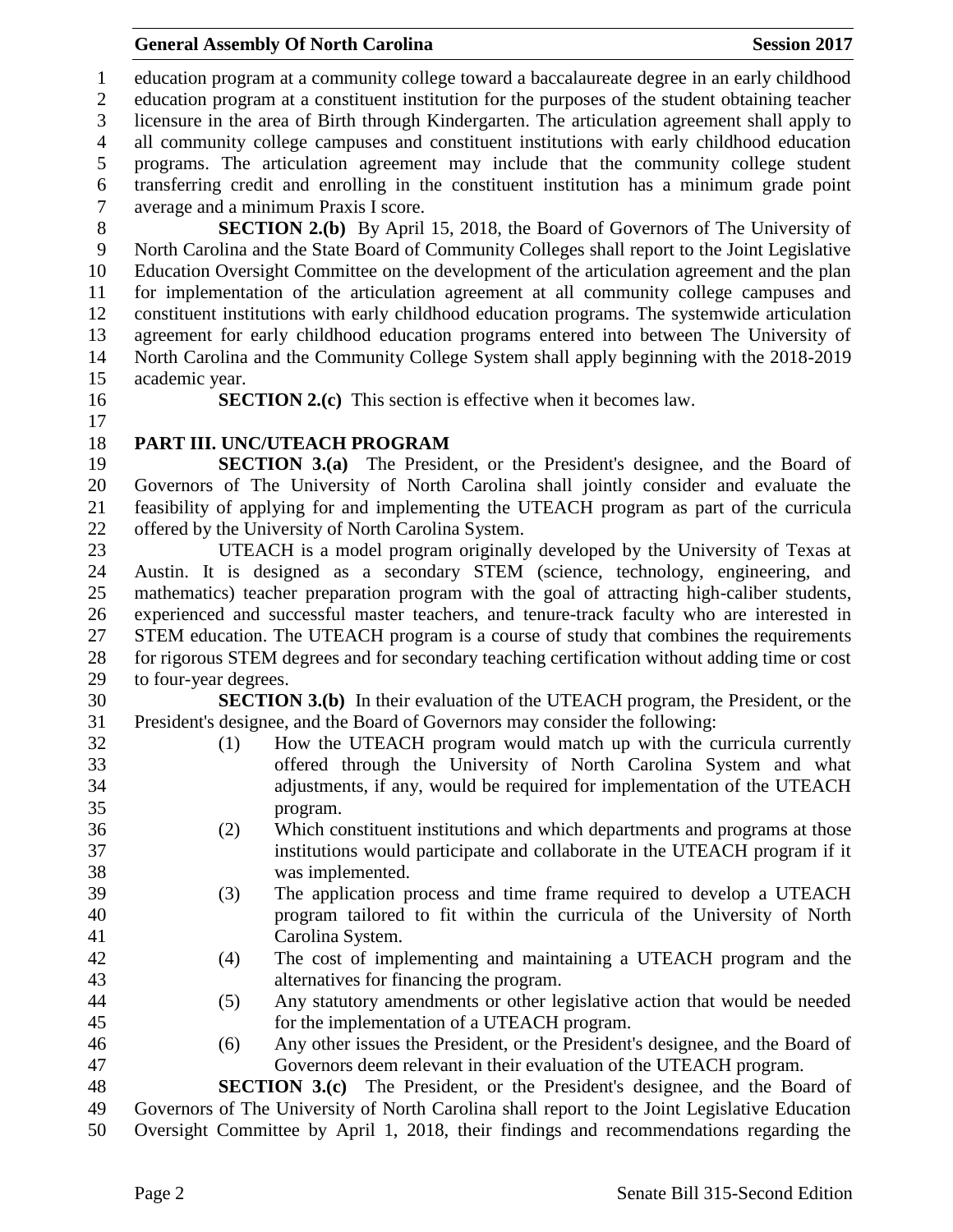| 1<br>$\overline{2}$ | feasibility of applying for and implementing the UTEACH program as part of the curricula<br>offered through the University of North Carolina System. |
|---------------------|------------------------------------------------------------------------------------------------------------------------------------------------------|
| 3                   | <b>SECTION 3.(d)</b> This section is effective when it becomes law.                                                                                  |
| $\overline{4}$      |                                                                                                                                                      |
| 5                   | PART IV. UNC EXPENDITURE BENCHMARKS                                                                                                                  |
| 6                   | SECTION 4.(a) G.S. 116-31.10 reads as rewritten:                                                                                                     |
| 7                   | "§ 116-31.10. Powers of Board regarding certain purchasing contracts.                                                                                |
| 8                   | Notwithstanding G.S. 143-53.1 or G.S. 143-53( $a$ )(2), the expenditure benchmark for<br>(a)                                                         |
| 9                   | the President of The University of North Carolina or a special responsibility constituent                                                            |
| 10                  | institution with regard to competitive bid procedures and the bid value benchmark shall be an                                                        |
| 11                  | amount not greater than five hundred thousand dollars (\$500,000). The Board shall set the                                                           |
| 12                  | benchmark for the President and each institution from time to time. In setting an institution's                                                      |
| 13                  | the benchmark for the President or an institution in accordance with this section, the Board                                                         |
| 14                  | shall consider the institution's overall capabilities including staff resources, purchasing                                                          |
| 15                  | compliance reviews, and audit reports reports of the President's administrative staff or the                                                         |
| 16                  | institution. The Board shall also consult with the Director of the Division of Purchase and                                                          |
| 17                  | Contract and the Director of the Budget prior to setting the benchmark.                                                                              |
| 18                  | <b>Each-If the President or a constituent institution with-has an expenditure benchmark</b><br>(b)                                                   |
| 19                  | greater than two hundred fifty thousand dollars (\$250,000) two hundred fifty thousand dollars                                                       |
| 20                  | (\$250,000), the President or constituent institution shall comply with this subsection for any                                                      |
| 21                  | purchase greater than the President's or institution's benchmark set by the Board but not greater                                                    |
| 22                  | than five hundred thousand dollars (\$500,000). This The President or institution shall submit to                                                    |
| 23                  | the Division of Purchase and Contract for that Division's approval or other action deemed                                                            |
| 24                  | necessary by the Division a copy of all offers received and the President's or institution's                                                         |
| 25                  | recommendation of award or other action. Notice of the Division's decision shall be sent to that                                                     |
| 26                  | the President or the institution. The President or institution shall then proceed with the award of                                                  |
| 27                  | contract or other action recommended by the Division."                                                                                               |
| 28                  | <b>SECTION 4.(b)</b> G.S. 143-53.1 reads as rewritten:                                                                                               |
| 29                  | "§ 143-53.1. Setting of benchmarks; increase by Secretary.                                                                                           |
| 30                  | On and after July 1, 2014, the procedures prescribed by G.S. 143-52 with respect to<br>(a)                                                           |
| 31                  | competitive bids and the bid value benchmark authorized by G.S. $143-53(a)(2)$ with respect to                                                       |
| 32                  | rule making by the Secretary of Administration for competitive bidding shall promote                                                                 |
| 33                  | compliance with the principles of procurement efficiency, transparency, and fair competition to                                                      |
| 34                  | obtain the State's business. For the President of The University of North Carolina or a special                                                      |
| 35                  | responsibility constituent institution of The University of North Carolina, the benchmark                                                            |
| 36                  | prescribed in this section is as provided in G.S. 116-31.10. For community colleges, the                                                             |
| 37                  | benchmark prescribed in this section is as provided in G.S. 115D-58.14.                                                                              |
| 38                  | . '                                                                                                                                                  |
| 39                  | <b>SECTION 4.(c)</b> This section is effective when it becomes law.                                                                                  |
| 40                  |                                                                                                                                                      |
| 41                  | PART V. REPORTING DATE CHANGE                                                                                                                        |
| 42                  | <b>SECTION 5.(a)</b> Section 11.16 of S.L. 2015-241 reads as rewritten:                                                                              |
| 43                  | "EARLY COLLEGE GRADUATES/UNC ADMISSION POLICY                                                                                                        |
| 44                  |                                                                                                                                                      |
| 45                  | "SECTION 11.16.(b) Beginning March 1, 2017, September 30, 2017, the Board of                                                                         |
| 46                  | Governors shall report annually to the Joint Legislative Education Oversight Committee                                                               |
| 47                  | regarding the number of students who graduated from a cooperative innovative high school                                                             |
| 48                  | program with an associate degree and which option was chosen by those students when                                                                  |
| 49                  | applying for admission to a constituent institution.                                                                                                 |
| 50                  | $\ldots$ "                                                                                                                                           |
| 51                  | <b>SECTION 5.(b)</b> This section is effective when it becomes law.                                                                                  |
|                     | Senate Bill 315-Second Edition<br>Page 3                                                                                                             |

**General Assembly Of North Carolina Session 2017**